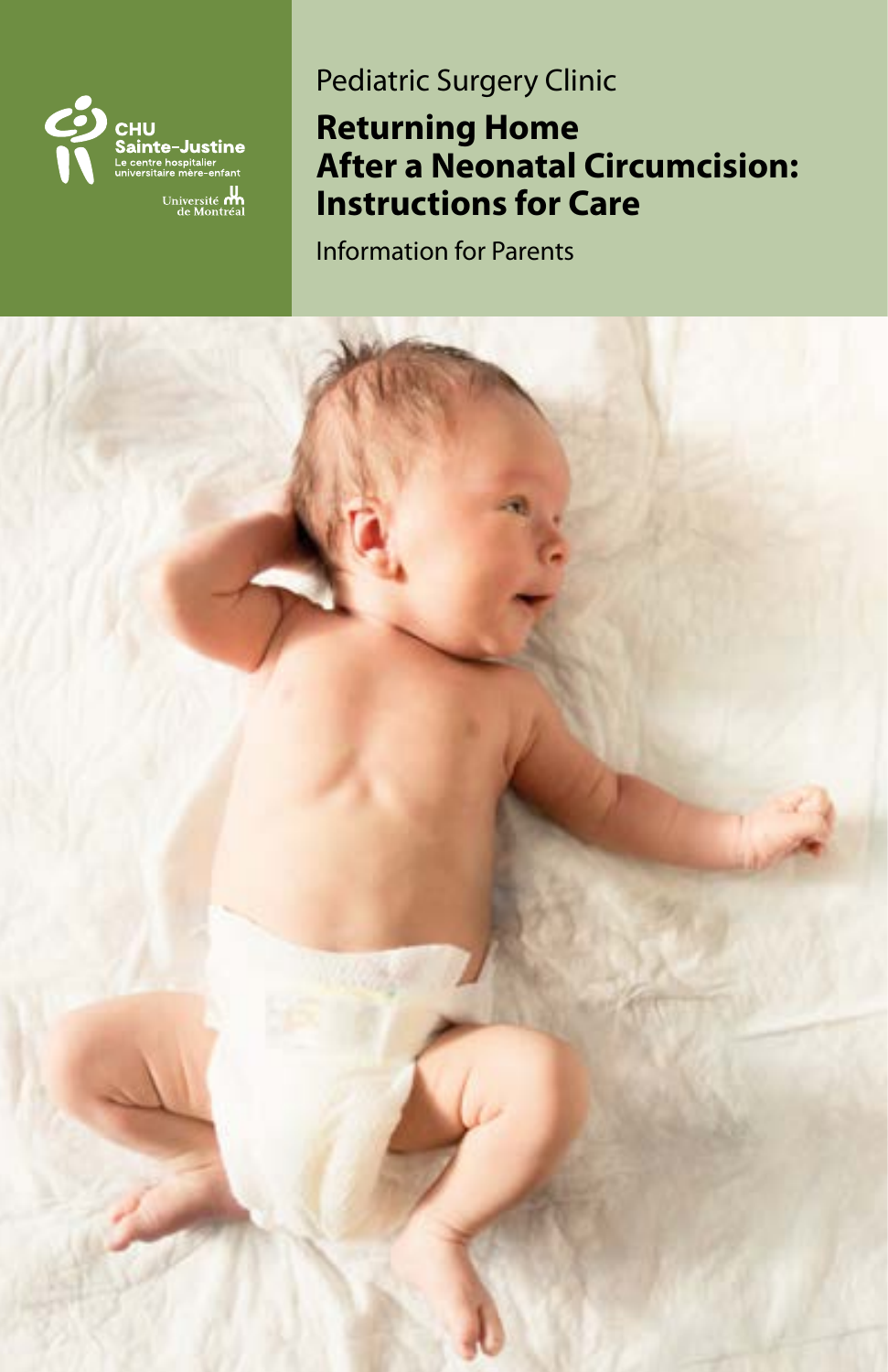**Your child has just undergone a Plastibell circumcision.**

**This leaflet provides essential information you need to know to facilitate your return home after the surgery.**

## THE FIRST 24 HOURS:

■ The dressing should be removed at the first diaper change. Do not worry if the gauze is tinged with blood; this is normal.

### **IF DROPLETS OF BLOOD CONTINUE TO SEEP OUT**

- Take the penis in your hand with a dry washcloth and apply pressure for 5 minutes. If the bleeding still persists, take your child to the **SAINTE-JUSTINE EMERGENCY ROOM**.
- You can clean the penis with a damp washcloth or an alcohol-free wipe. Apply Vaseline® to the tip of the penis at every diaper change.
- $\blacksquare$  We recommend that you not bathe your child for the first 24 hours, unless there is stool on the penis.
- To minimize the pain, you can give your child end of Tempra<sup>®</sup> or Tylenol® (80mg/ml) every 4 to 6 hours for 24 to 48 hours.

### AFTER 24 HOURS:

- Bathe your child for 5 to 10 minutes in lukewarm water, 3 times a day, or whenever there is stool on his penis.
- Use a mild baby soap on the penis to help dissolve old Vaseline® accumulated between the ring and the penis. Rinse with water and towel dry.
- Continue to apply Vaseline<sup>®</sup> every time you change your baby's diaper, until the plastic ring falls off. The plastic ring and thread will fall off together 5 to 10 days following the procedure. If the ring falls off before 5 days and there is no bleeding, there is no need to worry. If the ring does not fall off after 10 days, please contact us for more information or to make an appointment.
- $\blacksquare$  It is normal for the penis to be swollen and for you to notice a change in colour in the frenulum of the penis (photo 1). The skin may become black, white, yellow or green. This is not a sign of infection, but the normal healing process due to the application of silver nitrate (a product used to minimize the risk of bleeding).





- $\blacksquare$  Once the ring falls off, you can continue to apply Vaseline® to the discoloured area (photo 2) until the skin become pink, in about 7 to 10 days.
- **Be careful:** do not rub the discoloured area.